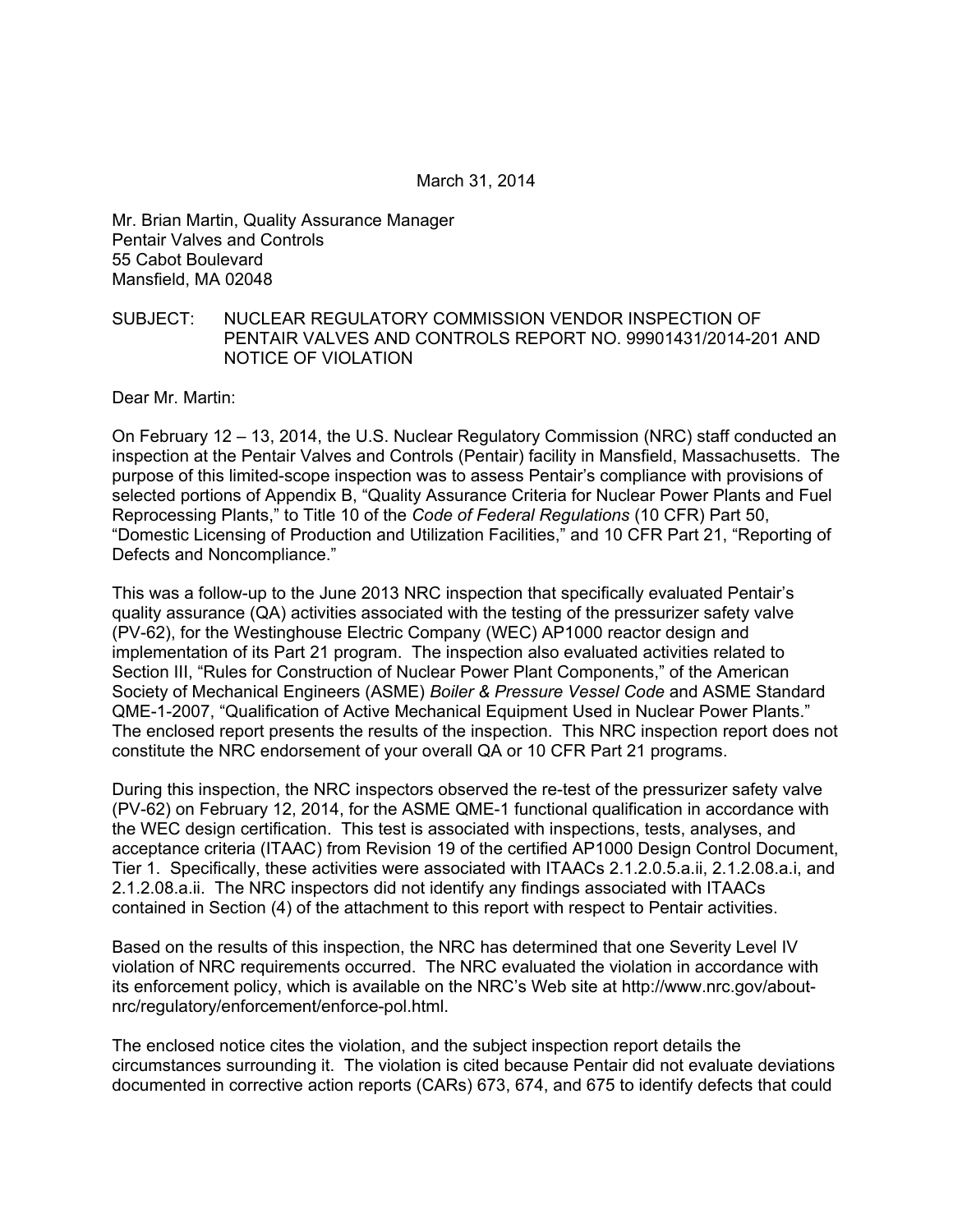#### B. Martin  $-2 -$

be associated with substantial safety hazards within 60 days of discovery or file an interim report to inform the NRC that the evaluation would not be completed within 60 days of discovery. The NRC inspectors confirmed that Pentair shipped these AP1000 pressurizer safety valves (PV-62) to its customers without evaluating the deviations documented in CARs 673, 674, and 675 that were identified during the NRC June 2013 inspection. The affected pressurizer safety valves are N900028-00-0009, N900028-00-0010, N900028-00-0013, and N900028-00-0014 for Vogtle Units 3 and 4; and N900028-00-0011, N900028-00-0012, N900028-00-0015, and N900028-00-0016 for V.C. Summer Units 2 and 3.

You are required to respond to this letter and should follow the instructions specified in the enclosed notice when preparing your response. If you have additional information that you believe the NRC should consider, you may provide it in your response to the notice. The NRC's review of your response to the notice will also determine if further enforcement action is necessary to ensure compliance with regulatory requirements.

Please provide a written statement or explanation within 30 days from the date of this letter in accordance with the instructions specified in the enclosed Notice of Violation. Please include your assessment of the issue on the quality of previous work. We will consider extending the response time if you show good cause for us to do so.

In accordance with 10 CFR 2.390, "Public Inspections, Exemptions, Requests for Withholding," of the NRC's "Rules of Practice," a copy of this letter, its enclosures, and your response will be made available electronically for public inspection in the NRC Public Document Room or from the NRC's document system (ADAMS), accessible from the NRC Web site at http://www.nrc.gov/reading-rm/adams.html. To the extent possible, your response, (if applicable), should not include any personal privacy, proprietary, or safeguards information so that it can be made available to the Public without redaction. If personal privacy or proprietary information is necessary to provide an acceptable response, then please provide a bracketed copy of your response that identifies the information that should be protected and a redacted copy of your response that deletes such information. If you request that such material is withheld from public disclosure, you must specifically identify the portions of your response that you seek to have withheld and provide in detail the bases for your claim (e.g., explain why the disclosure of information will create an unwarranted invasion of personal privacy or provide the information required by 10 CFR 2.390(b) to support a request for withholding confidential commercial or financial information). If Safeguards Information is necessary to provide an acceptable response, please provide the level of protection described in 10 CFR 73.21.

Sincerely,

### */RA/*

Edward H. Roach, Chief Mechanical Vendor Inspection Branch Division of Construction Inspection and Operational Programs Office of New Reactors

Docket No.: 99901431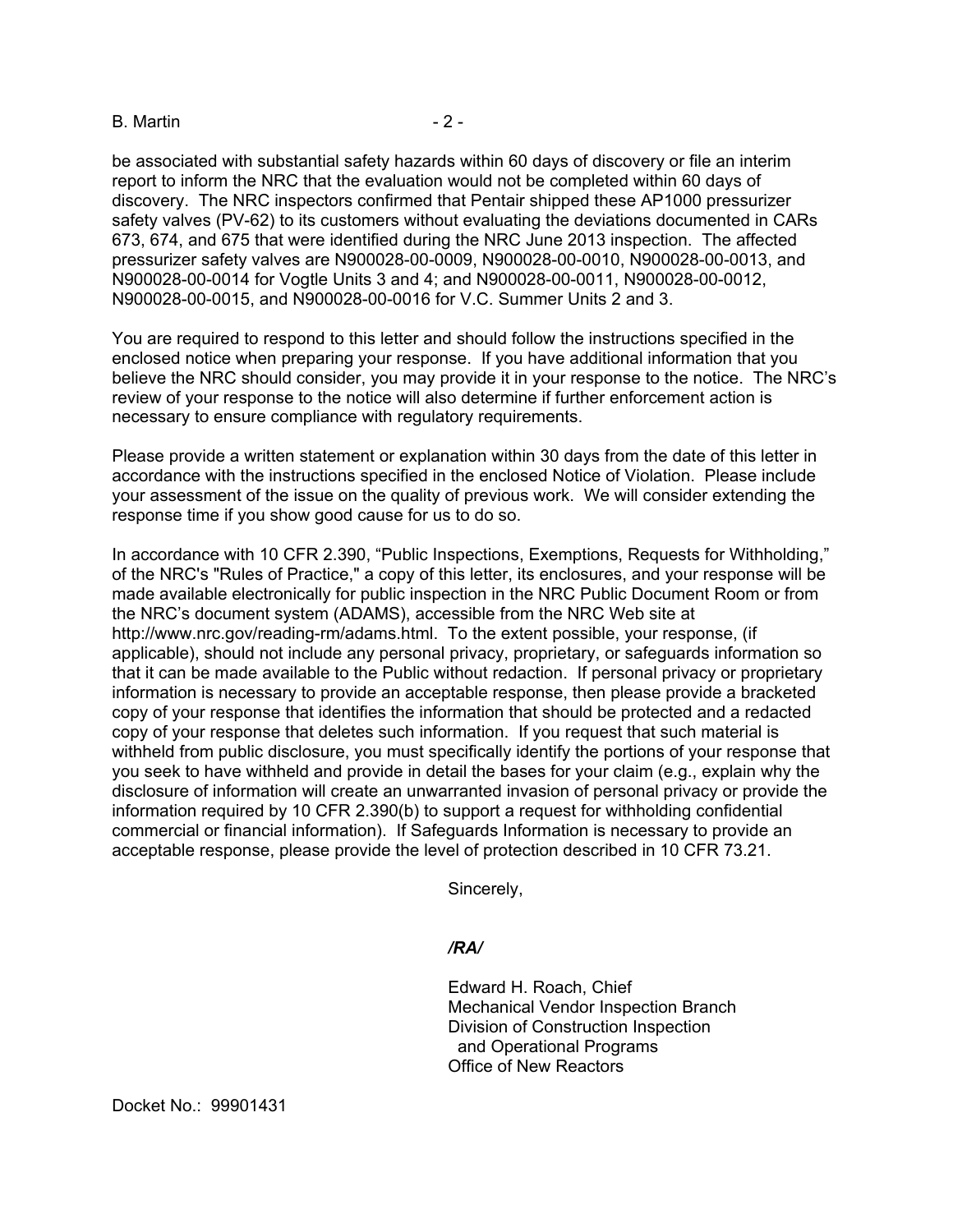B. Martin  $-2$  -

be associated with substantial safety hazards within 60 days of discovery or file an interim report to inform the NRC that the evaluation would not be completed within 60 days of discovery. The NRC inspectors confirmed that Pentair shipped these AP1000 pressurizer safety valves (PV-62) to its customers without evaluating the deviations documented in CARs 673, 674, and 675 that were identified during the NRC June 2013 inspection. The affected pressurizer safety valves are N900028-00-0009, N900028-00-0010, N900028-00-0013, and N900028-00-0014 for Vogtle Units 3 and 4; and N900028-00-0011, N900028-00-0012, N900028-00-0015, and N900028-00-0016 for V.C. Summer Units 2 and 3.

You are required to respond to this letter and should follow the instructions specified in the enclosed notice when preparing your response. If you have additional information that you believe the NRC should consider, you may provide it in your response to the notice. The NRC's review of your response to the notice will also determine if further enforcement action is necessary to ensure compliance with regulatory requirements.

Please provide a written statement or explanation within 30 days from the date of this letter in accordance with the instructions specified in the enclosed Notice of Violation. Please include your assessment of the issue on the quality of previous work. We will consider extending the response time if you show good cause for us to do so.

In accordance with 10 CFR 2.390, "Public Inspections, Exemptions, Requests for Withholding," of the NRC's "Rules of Practice," a copy of this letter, its enclosures, and your response will be made available electronically for public inspection in the NRC Public Document Room or from the NRC's document system (ADAMS), accessible from the NRC Web site at http://www.nrc.gov/reading-rm/adams.html. To the extent possible, your response, (if applicable), should not include any personal privacy, proprietary, or safeguards information so that it can be made available to the Public without redaction. If personal privacy or proprietary information is necessary to provide an acceptable response, then please provide a bracketed copy of your response that identifies the information that should be protected and a redacted copy of your response that deletes such information. If you request that such material is withheld from public disclosure, you must specifically identify the portions of your response that you seek to have withheld and provide in detail the bases for your claim (e.g., explain why the disclosure of information will create an unwarranted invasion of personal privacy or provide the information required by 10 CFR 2.390(b) to support a request for withholding confidential commercial or financial information). If Safeguards Information is necessary to provide an acceptable response, please provide the level of protection described in 10 CFR 73.21.

Sincerely,

### */RA/*

Edward H. Roach, Chief Mechanical Vendor Inspection Branch Division of Construction Inspection and Operational Programs Office of New Reactors

Docket No.: 99901431 **DISTRIBUTION** ASakadales brian.martin@pentair.com michael.rider@pentair.com

| <b>ADAMS ACCESSION No.: ML14073A652</b> |             |                 | NRO-002    |               |  |
|-----------------------------------------|-------------|-----------------|------------|---------------|--|
| <b>OFFICE</b>                           | NRO/DE/MEB  | NRO/DCIP/MVIB   | NRO/DCIP   | NRO/DCIP/MVIB |  |
| <b>NAME</b>                             | TScarbrough | JOrtega-Luciano | TFrve      | ERoach        |  |
| DATE                                    | 03/28/2014  | 03/28/2014      | 03/28/2014 | 03/31/2014    |  |

**OFFICIAL RECORD COPY**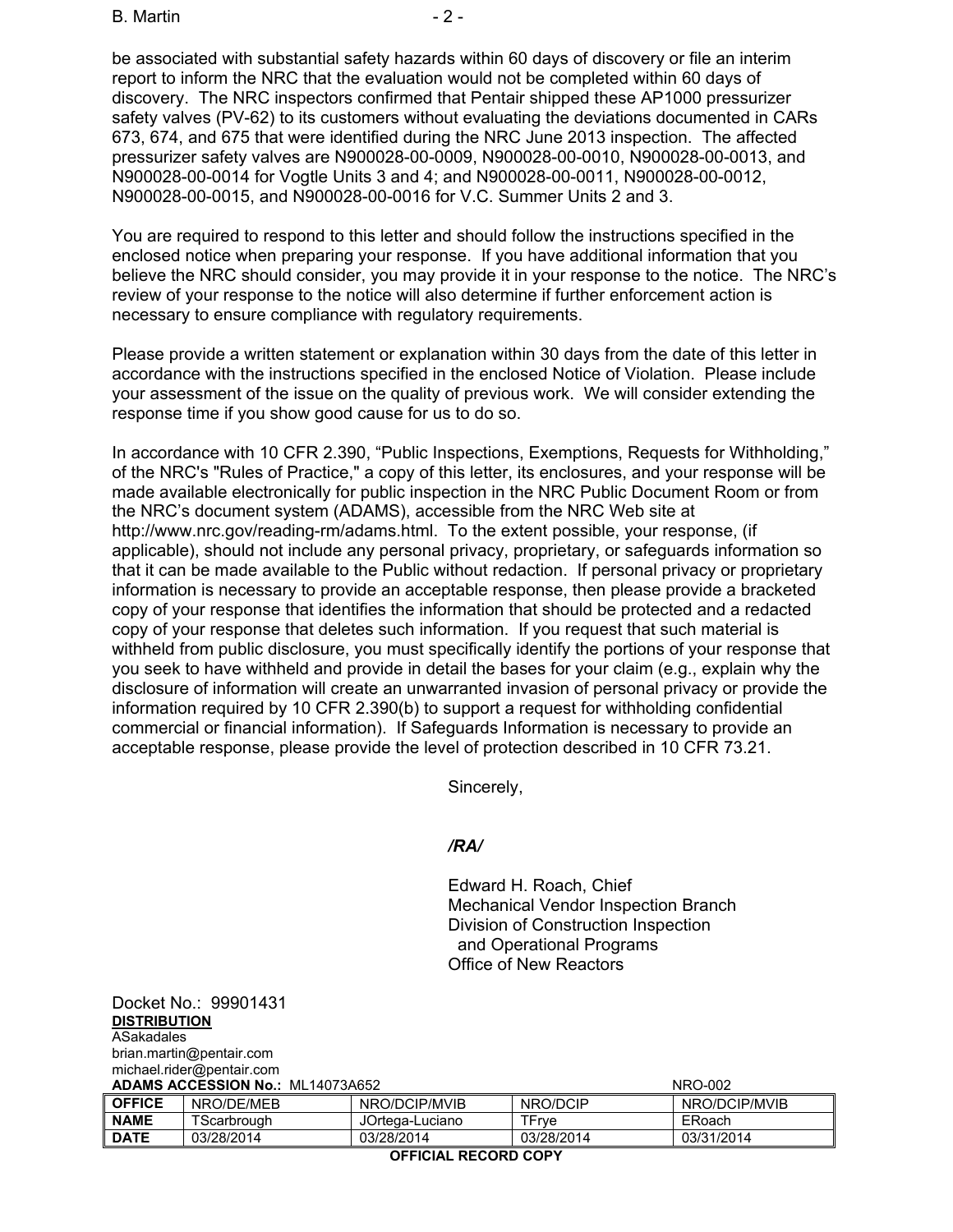### **NOTICE OF VIOLATION**

Pentair Valves and Controls **Docket No.: 99901431** Mansfield, MA 02048

55 Cabot Boulevard Inspection Report No.: 2014-201

During a U.S. Nuclear Regulatory Commission (NRC) inspection conducted at the Pentair Valves and Controls (Pentair) facility in Mansfield, MA, on February 12–13, 2014, the NRC inspectors identified a violation of NRC requirements. In accordance with the NRC Enforcement Policy, the violation is listed below:

Title 10 of the *Code of Federal Regulations* (10 CFR), Section 21.21,"Notification of failure to comply or existence of a defect and its evaluation," states, in part, that, "(a) Each individual, corporation, partnership, dedicating entity, or other entity…shall adopt appropriate procedures to (1) evaluate deviations and failures to comply to identify defects and failures to comply associated with substantial safety hazards as soon as practicable, and, except as provided in paragraph (a)(2) of this section, in all cases within 60 days of discovery, in order to identify a reportable defect or failure to comply that could create a substantial safety hazard, were it to remain uncorrected, and (2) Ensure that if an evaluation of an identified deviation or failure to comply potentially associated with a substantial safety hazard cannot be completed within 60 days from discovery of the deviation or failure to comply, an interim report is prepared and submitted to the Commission…This interim report must be submitted in writing within 60 days of discovery of the deviation or failure to comply."

Pentair's procedure QA-48-3016, "Reporting of Defects and Noncompliance – Section III/Nuclear," Revision 10 dated October 13, 2009, Section 5.2, "Evaluation," states, in part, that "The Evaluation Committee shall complete their evaluation report within 60 days of discovery. If an evaluation cannot be completed within 60 days of discovery, an interim report shall be prepared and submitted to the NRC within 60 days of discovery. The interim report shall describe the deviation or failure to comply being evaluated and state when the evaluation will be completed."

Contrary to the above, as of February 13, 2014, Pentair failed to evaluate deviations documented in corrective action reports 673, 674 and 675 to identify defects that could be associated with substantial safety hazards within 60 days of discovery or file an interim report to inform the NRC that the evaluation would not be completed within 60 days of discovery. Specifically, Pentair failed to evaluate the deviations identified during the NRC June 2013 inspection associated with the qualification testing of the AP1000 pressurizer safety valve (PV-62). Also, Pentair failed to submit an interim report to inform the NRC that the pressurizer safety valves (PV-62) shipped to Vogtle Units 3 and 4 and VC Summer Units 2 and 3 had deviations that required evaluation and when such evaluations would be completed. The affected pressurizer safety valves (PV-62) are N900028-00-0009, N900028-00-0010, N900028-00-0013, and N900028-00-0014 for Vogtle Units 3 and 4; and N900028-00-0011, N900028-00-0012, N900028-00-0015, and N900028-00-0016 for V.C. Summer Units 2 and 3.

This issue has been identified as Violation 99901431/2014-201-01.

This is a Severity Level IV violation (Section 6.9.d of the NRC Enforcement Policy).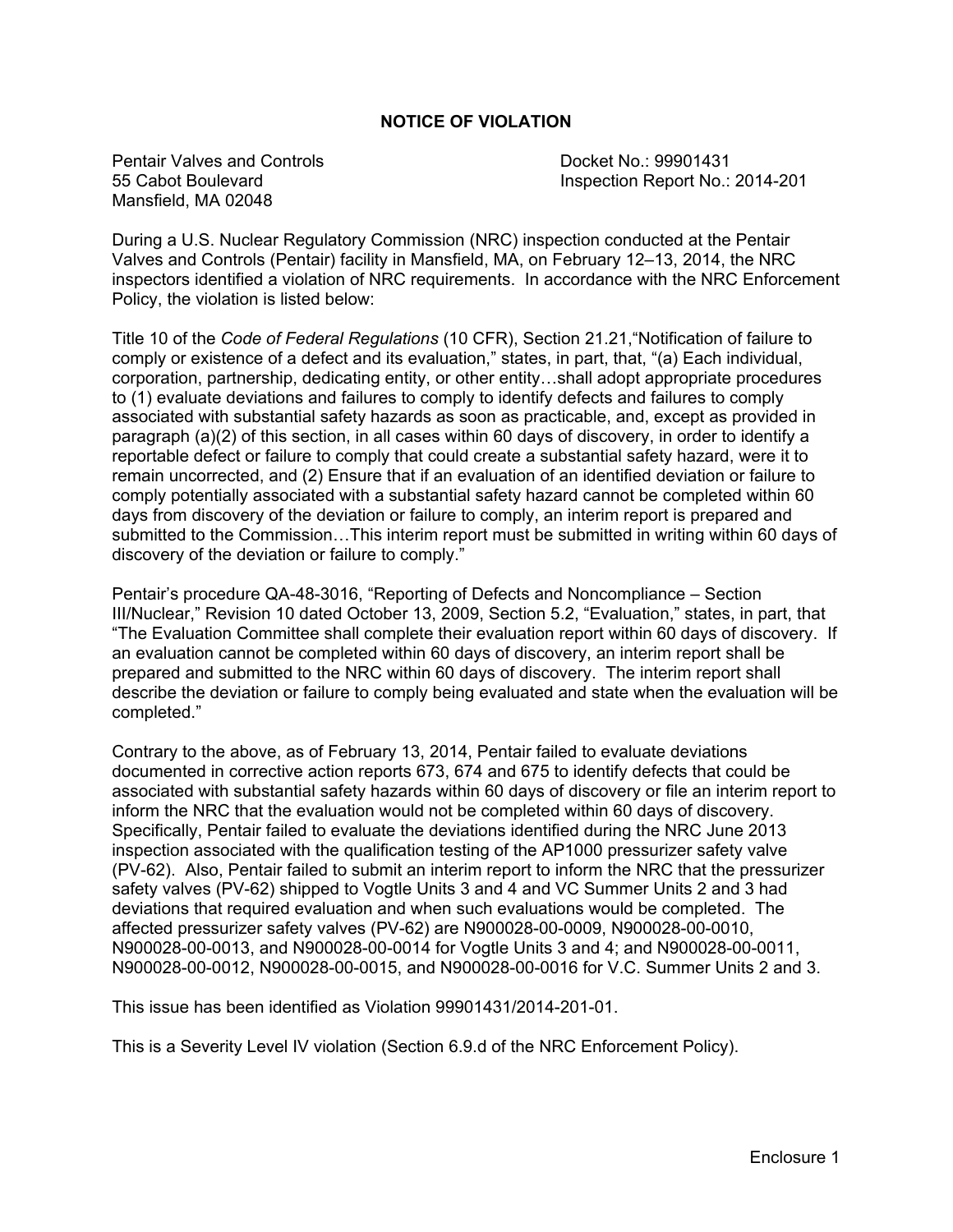Pursuant to the provisions of 10 CFR 2.201, "Notice of Violation," Pentair is hereby required to submit a written statement or explanation to the U.S. Nuclear Regulatory Commission, ATTN: Document Control Desk, Washington, DC 20555-001, with a copy to the Chief, Mechanical Vendor Inspection Branch, Division of Construction Inspection and Operational Programs, Office of New Reactors, within 30 days of the date of the letter transmitting this Notice of Violation. This reply should be clearly marked as a "Reply to a Notice of Violation;" and should include for each violation: (1) the reason for the violation, or, if contested, the basis for disputing the violation or severity level, (2) the corrective steps that have been taken and the results achieved, (3) the corrective steps that will be taken, and (4) the date when full compliance will be achieved. Your response may refer to or include previous docketed correspondence if the correspondence adequately addresses the required response. Where good cause is shown, consideration will be given to extending the response time.

If you contest this enforcement action, you also should provide a copy of your response, with the basis for your denial, to the Director, Office of Enforcement, U.S. Nuclear Regulatory Commission, Washington DC 20555-0001.

Because your response will be made available electronically for public inspection in the NRC Public Document Room or from the NRC's Agencywide Documents Access and Management System, accessible from the NRC Web site at http://www.nrc.gov/reading-rm/adams.html, to the extent possible, it should not include any private personal or proprietary information or Safeguards Information so that it can be made available to the public without redaction. If private personal or proprietary information is necessary to provide an acceptable response, then please provide a bracketed copy of your response that identifies the information that should be protected and a redacted copy of your response that deletes such information. If you request withholding of such material, you must specifically identify the portions of your response that you seek to have withheld and provide in detail the bases for your claim of withholding (e.g., explain why the disclosure of information will create an unwarranted invasion of personal privacy or provide the information required by 10 CFR 2.390(b) to support a request for withholding confidential commercial or financial information). If Safeguards Information is necessary to provide an acceptable response, please provide the level of protection described in 10 CFR 73.21, "Protection of Safeguards Information: Performance Requirements."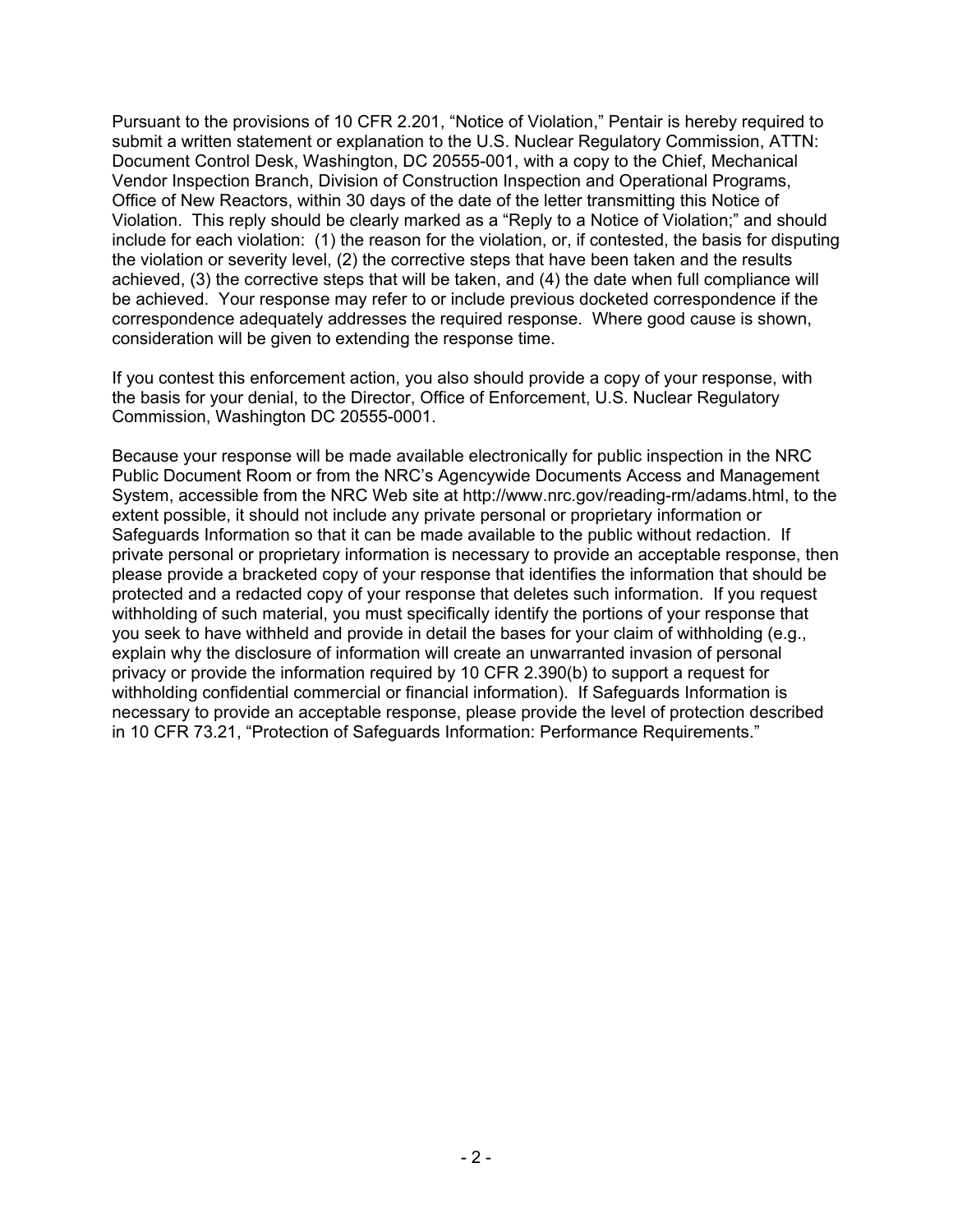### **U.S. NUCLEAR REGULATORY COMMISSION OFFICE OF NEW REACTORS DIVISION OF CONSTRUCTION INSPECTION & OPERATIONAL PROGRAMS VENDOR INSPECTION REPORT**

| Docket No.:                       | 99901431                                                                                                                                                                                                                                                                                                                                                                                                                                                                                                                                                                                                                                                                                                                                                                        |                             |                    |  |
|-----------------------------------|---------------------------------------------------------------------------------------------------------------------------------------------------------------------------------------------------------------------------------------------------------------------------------------------------------------------------------------------------------------------------------------------------------------------------------------------------------------------------------------------------------------------------------------------------------------------------------------------------------------------------------------------------------------------------------------------------------------------------------------------------------------------------------|-----------------------------|--------------------|--|
| Report No.:                       | 99901431/2014-201                                                                                                                                                                                                                                                                                                                                                                                                                                                                                                                                                                                                                                                                                                                                                               |                             |                    |  |
| Vendor:                           | <b>Pentair Valves and Controls</b><br>55 Cabot Boulevard<br>Mansfield, MA 02048                                                                                                                                                                                                                                                                                                                                                                                                                                                                                                                                                                                                                                                                                                 |                             |                    |  |
| Vendor Contact:                   | Mr. Brian Martin<br><b>Quality Assurance Manager</b><br>Brian.Martin@Pentair.com                                                                                                                                                                                                                                                                                                                                                                                                                                                                                                                                                                                                                                                                                                |                             |                    |  |
| <b>Nuclear Industry Activity:</b> | Pentair Valves and Controls is an American Society of Mechanical<br>Engineers (ASME) certificate holder with a scope of supply that<br>includes ensuring design as procured; control and testing of<br>safety-related ASME Boiler & Pressure Vessel (B&PV) Code<br>valves; QME-1, "Qualification of Active Mechanical Equipment<br>Used in Nuclear Power Plants," testing; safety-related<br>instrumentation, diagnostic and test equipment, service and<br>repair; and engineering services to the nuclear power industry.<br>Pentair has been contracted by the Westinghouse Electric<br>Company to provide pressurizer safety valves, auxiliary relief<br>valves, and vacuum breaker valves for the AP1000 reactor design<br>and to complete QME-1 testing for those valves. |                             |                    |  |
| <b>Inspection Dates:</b>          | February 12-13, 2014                                                                                                                                                                                                                                                                                                                                                                                                                                                                                                                                                                                                                                                                                                                                                            |                             |                    |  |
| NRC inspectors:                   | Jonathan Ortega-Luciano<br><b>Thomas Scarbrough</b>                                                                                                                                                                                                                                                                                                                                                                                                                                                                                                                                                                                                                                                                                                                             | NRO/DCIP/MVIB<br>NRO/DE/MEB | <b>Team Leader</b> |  |
| Approved:                         | Edward H. Roach, Chief<br>Mechanical Vendor Inspection Branch<br>Division of Construction Inspection<br>and Operational Programs<br><b>Office of New Reactors</b>                                                                                                                                                                                                                                                                                                                                                                                                                                                                                                                                                                                                               |                             |                    |  |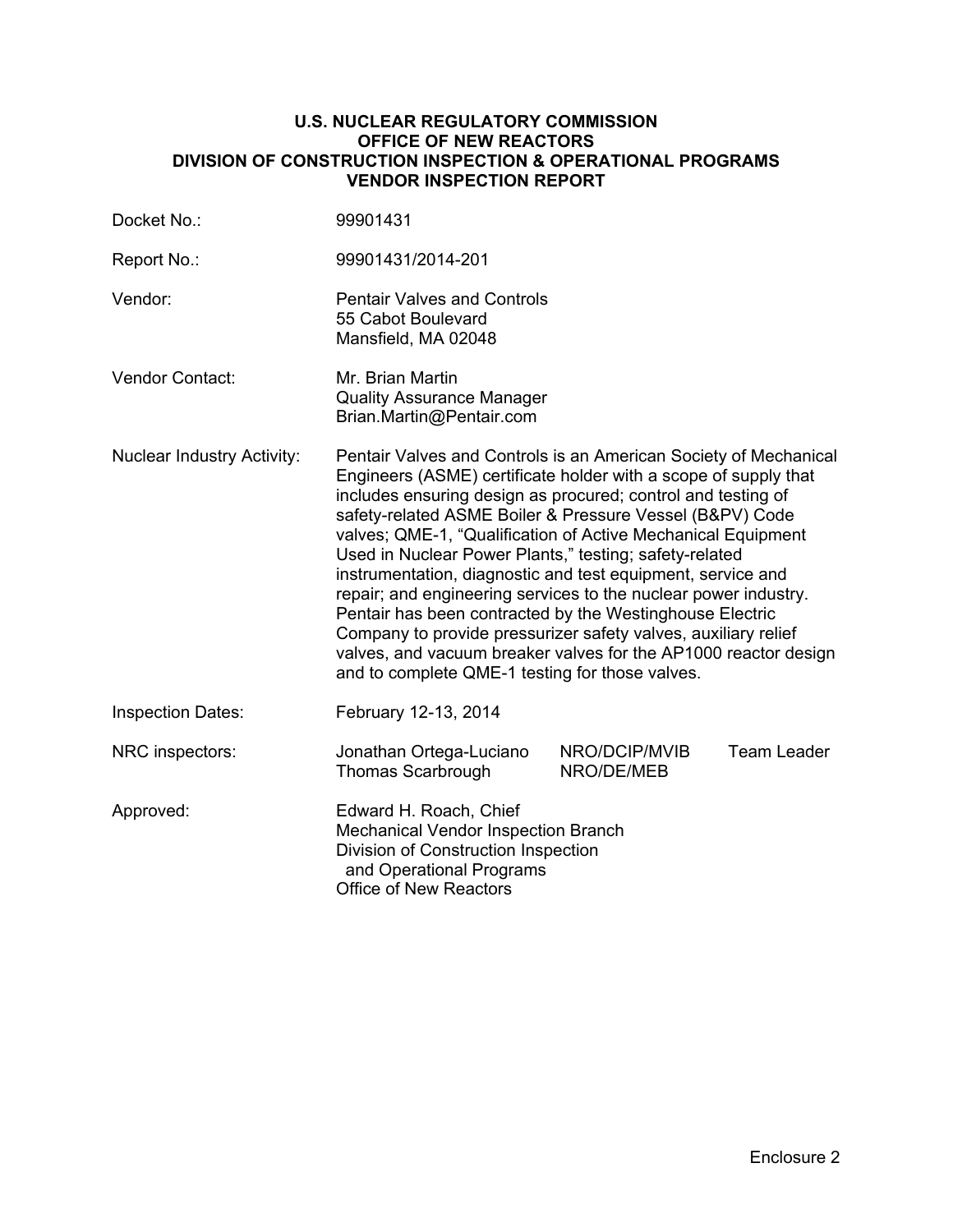## **EXECUTIVE SUMMARY**

### Pentair Valves and Controls 99901431/2014-201

The U. S. Nuclear Regulatory Commission (NRC) staff conducted this limited scope inspection to verify that Pentair Valves and Controls (Pentair) qualification testing of the pressurizer safety valve (PV-62) for the Westinghouse Electric Company's (WEC) AP1000 reactor design was adequate and correct, and met the applicable requirements of Appendix B to 10 CFR Part 50, 10 CFR Part 21, American Society of Mechanical Engineers (ASME) *Boiler & Pressure Vessel Code*, Section III, "Rules for Construction of Nuclear Facility Components", and ASME Standard QME-1-2007, "Qualification of Active Mechanical Equipment used in Nuclear Power Plants." The NRC inspection team conducted this inspection on February 12 – 13, 2014.

The following regulations served as the bases for this NRC inspection:

- Appendix B to 10 CFR Part 50
- 10 CFR Part 21

The NRC inspectors used Inspection Procedure (IP) 43003, "Reactive Inspections of Nuclear Vendors," dated October 13, 2013, IP 35034, "Design Certification Testing Inspection," dated January 27, 2010, and IP 65001.E, "Inspection of the ITAAC-Related Qualification Program," dated August 19, 2008, and IP 36100, "Inspection of 10 CFR Part 21 and Programs for Reporting Defects and Noncompliance," dated February 13, 2012.

The results of the inspection are summarized below.

### Part 21

The NRC inspectors concluded that Pentair's implementation of 10 CFR Part 21 did not meet the requirements of 10 CFR Part 21. The NRC inspectors identified Violation 99901431/2014-201-01, for Pentair's failure to evaluate deviations, documented in corrective action reports 673, 674, and 675 to identify defects that could be associated with substantial safety hazards within 60 days of discovery or file an interim report to inform the NRC that the evaluation would not be completed within 60 days of discovery. Specifically, Pentair failed to evaluate the deviations identified during the NRC June 2013 inspection associated with the qualification testing of the AP1000 pressurizer safety valve (PV-62). Also, Pentair failed to submit an interim report to inform the NRC that the pressurizer safety valves shipped to Vogtle Units 3 and 4 and VC Summer Units 2 and 3 had deviations that required evaluation and when such evaluations would be completed. The affected pressurizer safety valves (PV-62) are N900028-00-0009, N900028-00-0010, N900028-00-0013, and N900028-00-0014 for Vogtle Units 3 and 4; and N900028-00-0011, N900028-00-0012, N900028-00-0015, and N900028-00-0016 for V.C. Summer Units 2 and 3.

### Design Control

The NRC inspectors evaluated the implementation of the design control process associated with the functional qualification of the AP1000 PV-62 valve. PV-62 is commodity number assigned by WEC to make reference and keep track of activities related to the AP1000 pressurizer safety valve. Based on the February 2014 inspection, the NRC inspectors concluded that Pentair had conducted a re-test of the pressurizer safety valve (PV-62) that satisfied the design control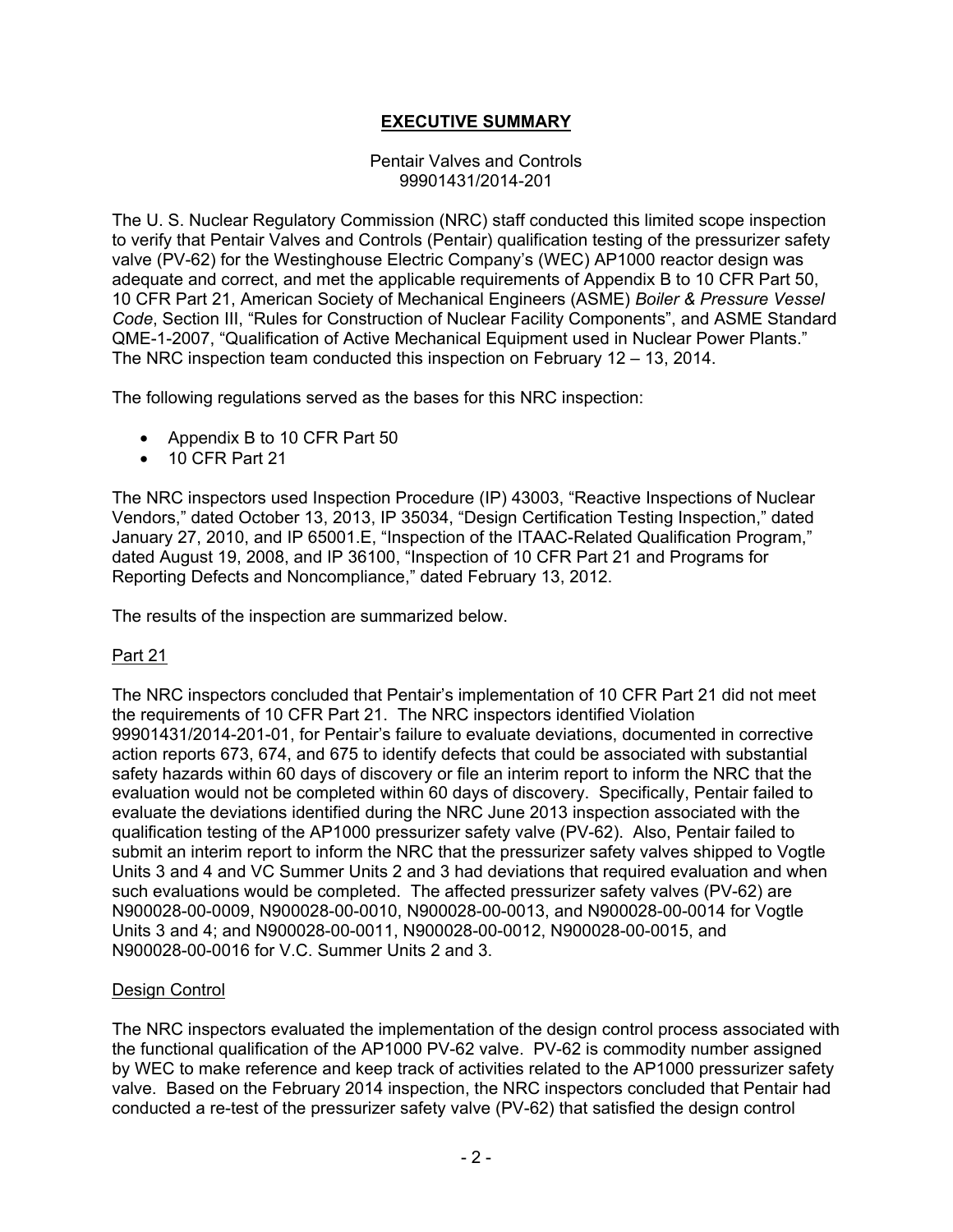requirements of Criterion III, "Design Control," of Appendix B to 10 CFR Part 50. Specifically, the NRC inspectors concluded that Pentair's QME-1 qualification testing for the pressurizer safety valve conformed to the seismic qualification provisions specified in the Pentair Valve Qualification Test Procedure and the WEC design specifications to verify that the AP1000 pressurizer safety valves will perform their intended safety functions. No findings of significance related to Pentair design control activities for the pressurizer safety valve (PV-62) were identified.

## Test Control

The NRC inspectors observed the qualification testing of the pressurizer safety valve (PV-62) at Pentair associated with inspections, tests, analyses, and acceptance criteria in the certified AP1000 DCD, Tier 1, incorporated in the combined licenses of Vogtle Units 3 and 4, and Summer Units 2 and 3. Specifically, the NRC inspectors reviewed Pentair's test control activities to verify that they were being implemented in accordance with the regulatory requirements of Criterion XI, "Test Control," of Appendix B to 10 CFR Part 50. The NRC inspectors concluded that the ASME Standard QME-1 re-qualification testing of the pressurizer safety valve conformed to the test provisions specified in the Pentair Valve Qualification Test Procedure and the WEC AP1000 design specifications. At the time of the inspection, the NRC inspectors performed a detailed evaluation of the valve test results and observed the disassembly and inspection of the pressurizer safety valve. Pentair plans to perform the production test of the pressurizer safety valve in accordance with the Pentair Production Test Procedure following minor polishing and reassembly of the valve internals with installation of the full size spring. No findings of significance related to Pentair test control activities for the pressurizer safety valve (PV-62) were identified.

## Control of Testing Equipment

The NRC inspectors concluded that Pentair's control of test equipment were adequate to meet the requirements of Criterion XII, "Control of Measuring and Test Equipment," of Appendix B to 10 CFR Part 50. No findings of significance related to Pentair control of testing equipment activities for the pressurizer safety valve (PV-62) were identified.

## Training and Qualification of Personnel

The NRC inspectors concluded the qualification records included the necessary education, on-the-job training, examinations and annual vision examination for the specific method and level for which the individual was qualified, and that the records were current. No findings of significance related to Pentair training and qualification activities for the pressurizer safety valve (PV-62) were identified.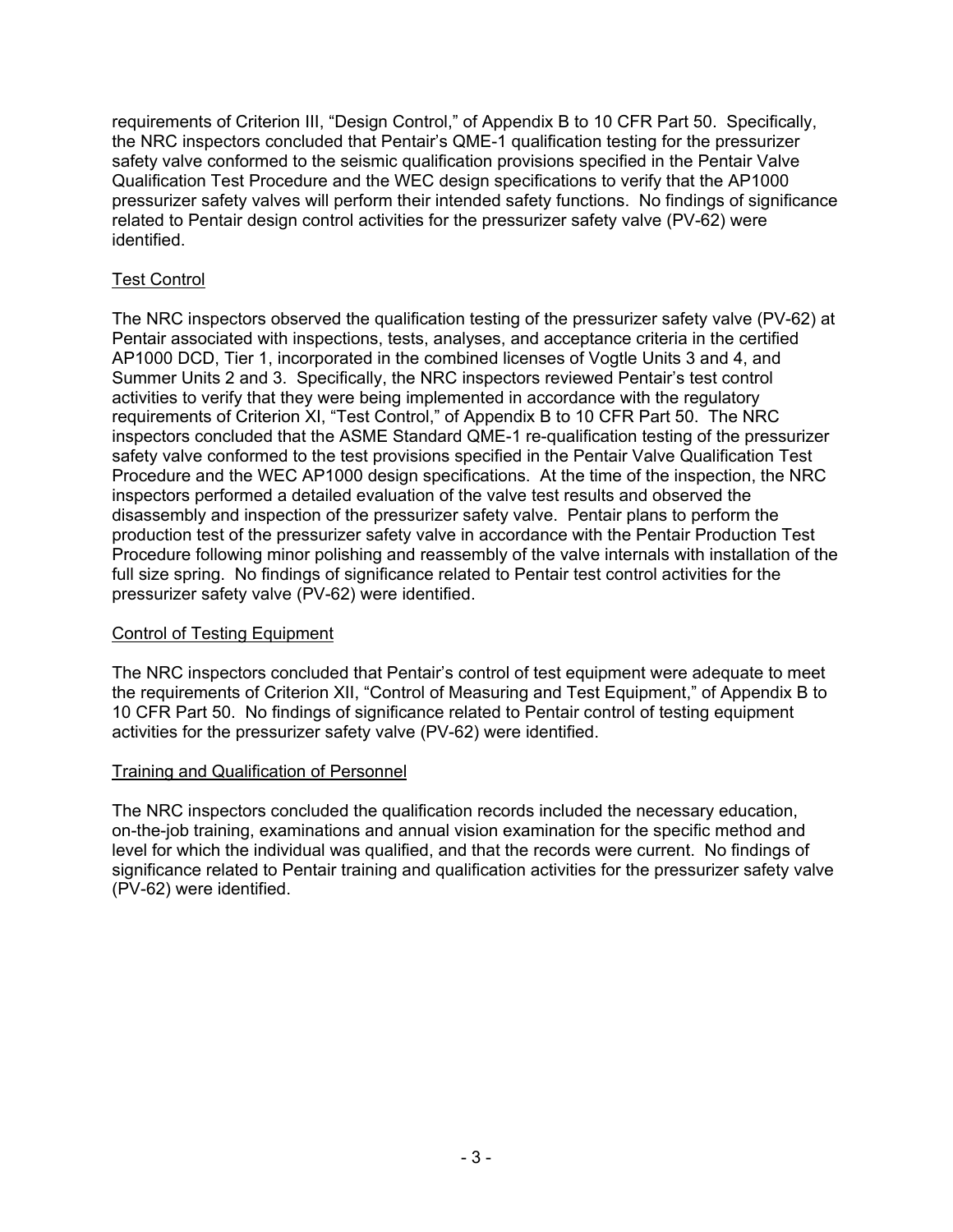## **REPORT DETAILS**

### 1. Part 21

#### a. Inspection Scope

As a follow-up to the NRC June 2013 inspection at Pentair, the NRC inspectors reviewed Pentair's corrective actions. In addition, the NRC inspectors reviewed the implementation of the policies and procedures that govern Pentair's Title 10 of the *Code of Federal Regulations* (10 CFR) Part 21 program to verify compliance with the requirements of 10 CFR Part 21, "Reporting of Defects and Noncompliance." Specifically, the NRC inspectors reviewed Pentair's procedure that describes the authorities and responsibilities for reporting defects and noncompliance. Further, the NRC inspectors interviewed the quality assurance (QA) director and technical staff members of Pentair, on the implementation of the Part 21 program.

#### b. Observations and Findings

During the re-test of the AP1000 the pressurizer safety valve (PV-62) in February 2014, the NRC inspectors identified that corrective action report (CAR) 673 stated that the deviation associated with the pressurizer safety valve did not need to be evaluated under Pentair's Part 21 program. Further, the NRC inspectors reviewed CARs 674 and 675 which document deviations that contributed to Pentair's decision to re-test the pressurizer safety valve. These deviations documented in CARs 673, 674, and 675 associated with the pressurizer safety valve were identified as potential findings during the NRC June 2013 inspection. Those findings identified during the June 2013 inspection were evaluated in accordance with Inspection Manual Chapter (IMC) 0617, "Vendor and Quality Assurance Implementation Inspection Reports." The evaluation resulted in findings greater-than-minor in accordance with Appendix E of IMC 0617. These greater-than-minor findings were documented in the Notice of Nonconformance of inspection report 99901431/2031-201, dated August 8, 2013.

Pentair's Part 21 implementing procedure QA-48-3016 explains the process that establishes the requirements of notification to the NRC and affected customer(s) of: (a) a failure to comply with the Atomic Energy Act of 1954, as amended, or any applicable rule, regulation, order, or license of the Commission relating to substantial safety hazards, or (b) the existence of a defect and its evaluation. Section 5.2, "Evaluation," of this procedure provides guidance to the QA Manager to evaluate deviations to determine if such a deviation could create a substantial safety hazard and this determination needs to be completed in conjunction with the Engineering Manager. Further, the procedure states that if the component has been shipped, the QA Manager needs to involve the Evaluation Committee to determine whether the deviation could create a substantial hazard or determine whether a failure to comply is associated with a substantial safety hazard. As part of the evaluation, the Evaluation Committee also considers the extent of the condition to identify other components that may also be affected.

The NRC inspectors confirmed that Pentair shipped these AP1000 pressurizer safety valves (PV-62) to its customers without evaluating the deviations documented in CARs 673, 674, and 675 that were identified during the NRC June 2013 inspection. The affected pressurizer safety valves are N900028-00-0009, N900028-00-0010, N900028-00-0013, and N900028-00-0014 for Vogtle Units 3 and 4; and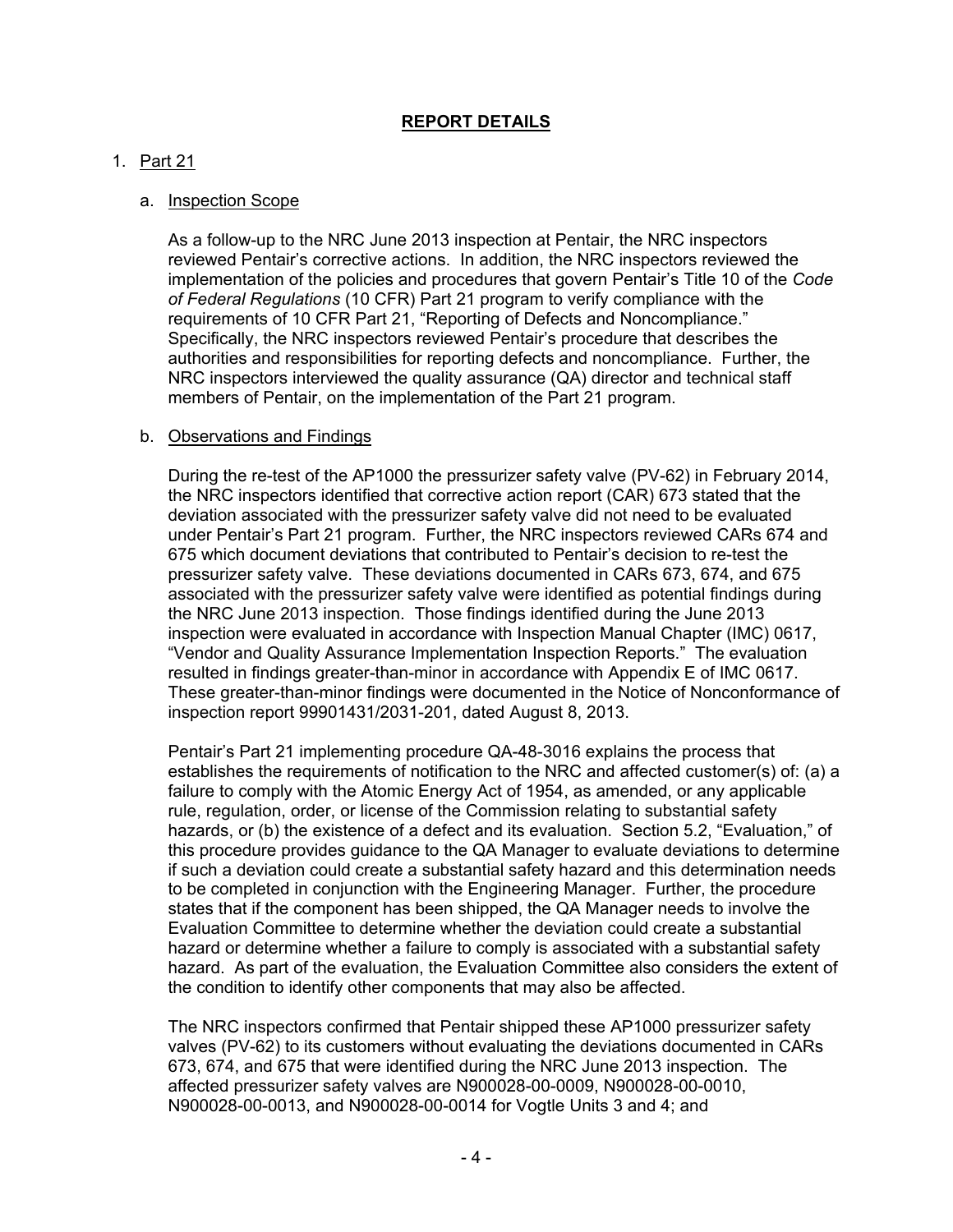N900028-00-0011, N900028-00-0012, N900028-00-0015, and N900028-00-0016 for V.C. Summer Units 2 and 3. The NRC inspectors discussed with Pentair's QA manager that Pentair failed to evaluate this deviation as soon as practicable within 60 days of discovery and failed to submit an interim report to the NRC. This issue is identified as Violation 99901431/2014-201.

### c. Conclusion

The NRC inspectors issued Violation 99901431/2014-201-01 for Pentair's failure to evaluate deviations, documented in CARs 673, 674, and 675 to identify defects and failures to comply that could be associated with substantial safety hazards as soon as practicable within 60 days of discovery or file an interim report. Specifically, Pentair failed to evaluate the deviations identified during the NRC June 2013 inspection, and failed to submit an interim report to inform the NRC, that the pressurizer safety valves shipped to Vogtle Units 3 and 4 and VC Summer Units 2 and 3 had deviations that required evaluation and when such evaluations would be completed.

### 2. Design Control

### a. Inspection Scope

As a follow-up to the NRC June 2013 inspection at Pentair, the NRC inspectors reviewed Pentair's design control activities to verify that they were being implemented in accordance with the regulatory requirements of Criterion III, "Design Control," of Appendix B to 10 CFR Part 50. The NRC inspectors evaluated the implementation of the design control process associated with the functional qualification of the AP1000 PV-62 valve. PV-62 is commodity number assigned by Westinghouse Electric Company (WEC) to make reference and keep track of activities related to the AP1000 pressurizer safety valve. The re-test was designed to satisfy the functional qualification testing provisions in ASME Standard QME-1-2007, "Qualification of Active Mechanical Equipment used in Nuclear Power Plants," as specified in the WEC AP1000 design specifications. Also, the NRC inspectors evaluated the implementation of the corrective actions to address the seismic qualification of the pressurizer safety valve (PV-62) in response to the NRC staff findings during the June 2013 inspection. The NRC inspectors verified that these corrective actions were included in the latest revision of Pentair's Valve Qualification Test Procedure (VQT) 38173. The attachment to this inspection report lists the documents reviewed by the NRC inspectors.

### b. Observations and Findings

The WEC design specifications require that the AP1000 valve qualifications meet ASME Standard QME-1-2007 which allows seismic qualification by static deflection testing. The Pentair test procedures require the performance of seismic qualification testing with the determination of an appropriate static load to be applied to the least rigid axis during the valve tests to demonstrate the seismic qualification of the tested valve. Pentair Test Report (TR) 5509 determined that the resonance frequency of the pressurizer safety valve (PV-62) in the side-to-side orientation (also referred to as horizontal), is lower than the front-to-back orientation (also referred to as axial). During the NRC June 2013 inspection, the NRC inspectors determined that the previous Pentair QME-1 seismic qualification test for the pressurizer safety valve (PV-62) was not performed in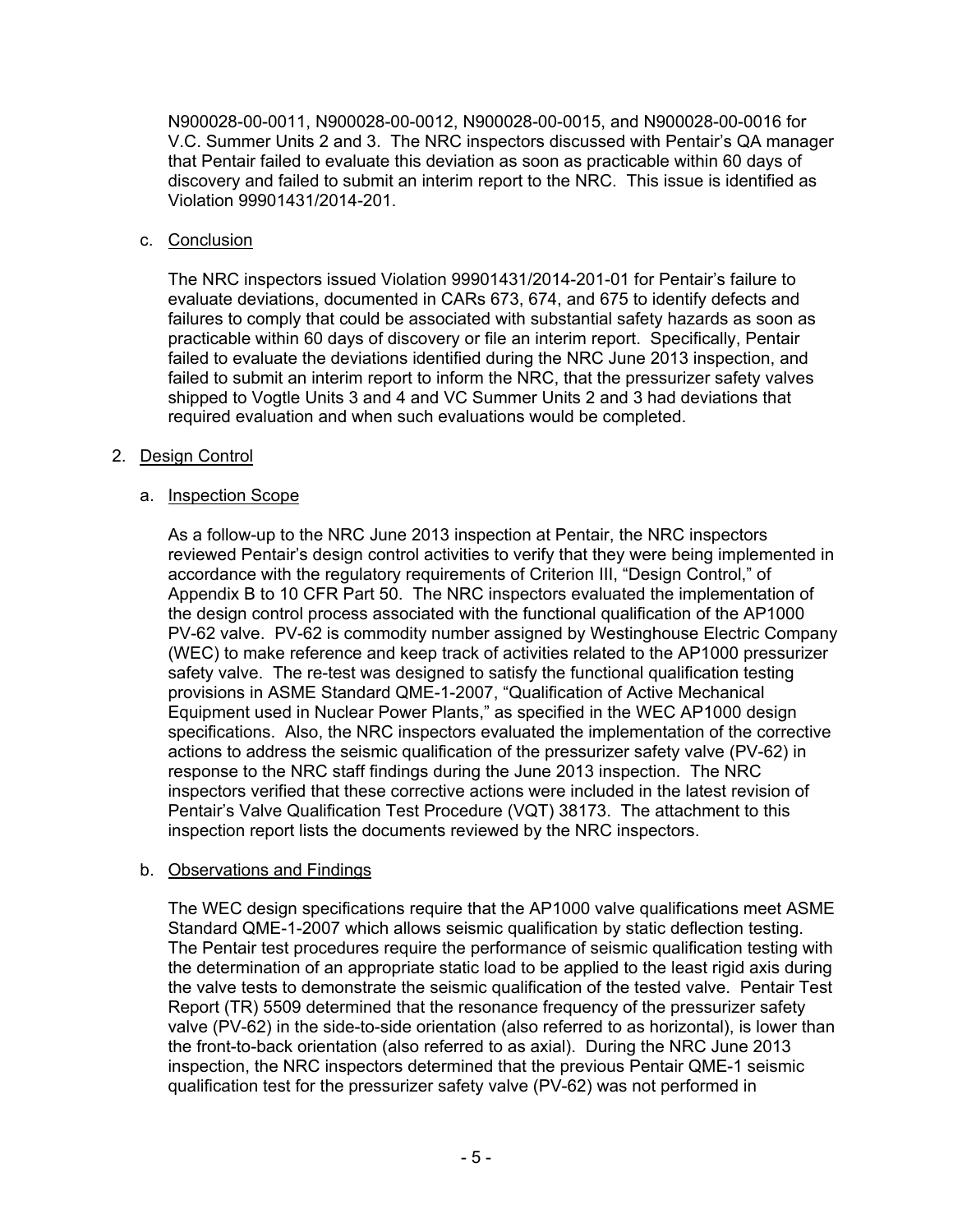accordance with VQT-38173, because Pentair applied the static load in the front-to-back orientation (i.e., more rigid).

During the NRC February 2014 inspection, the QME-1 qualification testing performed by Pentair of the pressurizer safety valve (PV-62) included operational tests with a prorated spring and appropriate set pressure, and 15-minute seat leakage tests, which were conducted before, during, and following application of the seismic static load. The NRC inspectors confirmed during the re-test of the pressurizer safety valve that Pentair applied the seismic static load along the least rigid axis. In addition, the NRC inspectors reviewed Pentair's seismic static load calculation and the specific pressure applied by the pneumatic cylinder to reflect the seismic static load during the QME-1 qualification test of the pressurizer safety valve. Pentair used a prorated spring for the pressurizer safety valve QME-1 qualification testing to allow sufficient steam flow to demonstrate the valve performance characteristics. The NRC inspectors reviewed the engineering justification for the prorated spring and its set pressure to demonstrate QME-1 qualification of the full size spring including comparison of work deflection, deflection at setpoint, and spring ratio for the prorated spring at a set pressure of 900 psig and the full size spring at a set pressure of 2485 psig.

During production tests, the full size spring will be installed in each of the pressurizer safety valves (PV-62) in accordance with Pentair Production Test Procedure T-161093 to demonstrate set pressure operation at 2485 psig and seat leakage requirements.

c. Conclusion

The NRC inspectors concluded that Pentair had conducted a re-test of the pressurizer safety valve (PV-62) that satisfied the design control requirements of Criterion III of Appendix B to 10 CFR Part 50. Specifically, the NRC inspectors concluded that Pentair's QME-1 qualification testing of the pressurizer safety valve conformed to the seismic qualification provisions specified in the Pentair Valve Qualification Test Procedure and the WEC design specifications to verify that the AP1000 pressurizer safety valves will perform their intended safety functions.

## 3. Test Control

### a. Inspection Scope

As a follow-up to the inspection at Pentair in June 2013, the NRC inspectors reviewed Pentair's test control activities to verify that they were being implemented in accordance with the regulatory requirements of Criterion XI, "Test Control," of Appendix B to 10 CFR Part 50. In particular, the NRC inspectors evaluated the implementation of the Pentair test control process associated with the re-test of the pressurizer safety valve (PV-62). Further, the NRC inspectors reviewed Pentair's current VQT-38173 and T-161093 for the pressurizer safety valve (PV-62). The NRC inspectors discussed these design control activities with Pentair's management and technical staff. The attachment to this inspection report lists the documents reviewed by the NRC inspectors.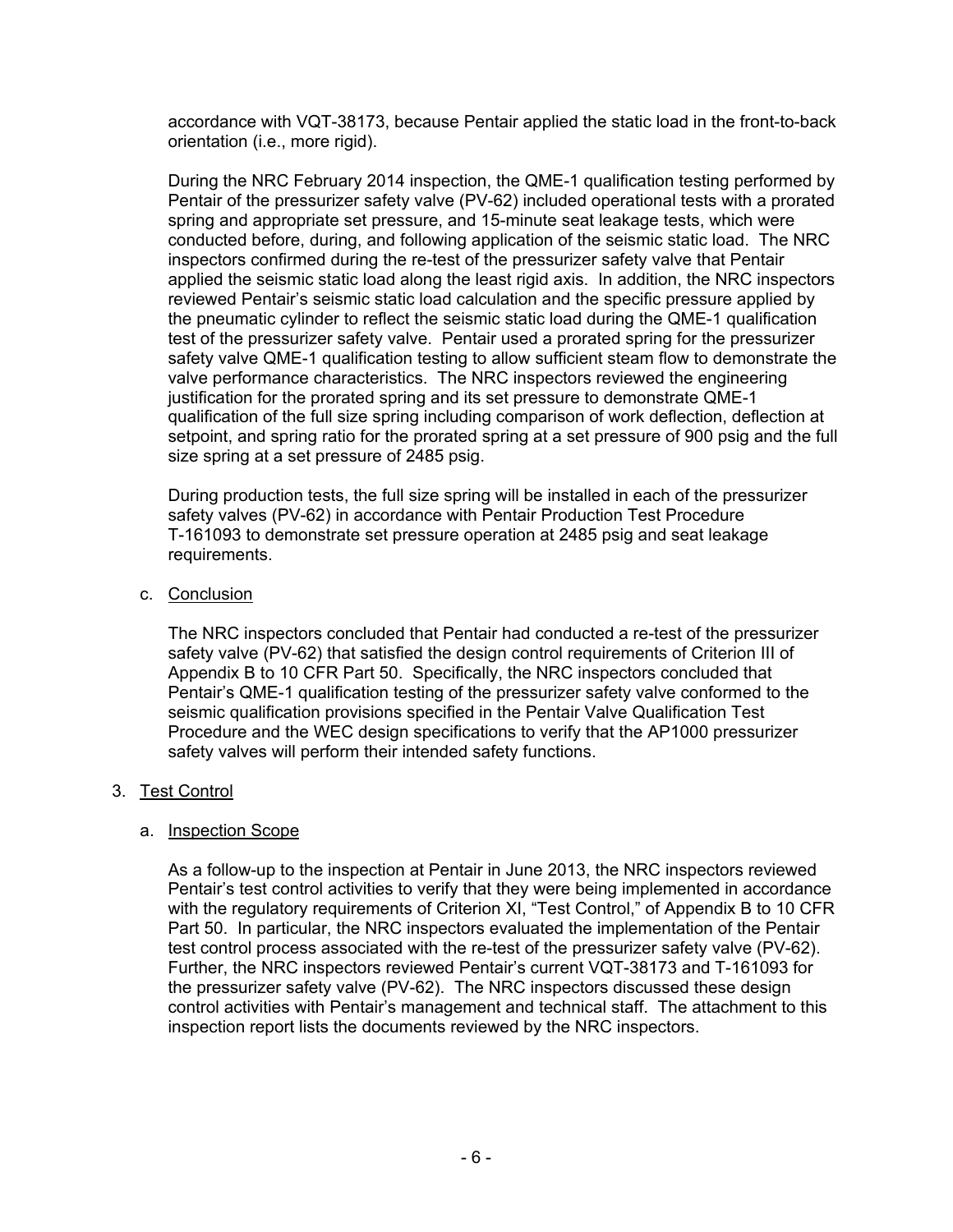### b. Observations and Findings

The NRC inspectors confirmed that Pentair test engineers performed the QME-1 qualification testing using the updated Pentair Valve Qualification Test Procedure VQT-38173. The NRC inspectors confirmed the identification numbers for the pressurizer safety valve (PV-62) being tested and the test equipment being used to monitor the valve performance characteristics. Also, the NRC inspectors observed that Pentair test personnel followed VQT-38173 for the QME-1 qualification test for the pressurizer safety valve including repetitive operational tests and seat leakage tests before, during, and following application of the static seismic load. The operability test included acceptance criteria for opening pressure, maximum overpressure, lift, reseat pressure, and ambient temperature. The seat leakage test included acceptance criteria of no fog, condensate or droplets; this was performed by holding a cold polished rod over the valve exhaust path. The NRC inspectors confirmed that no condensation or fog was present over the cold polished rod when it was positioned over the valve exhaust path with the valve seated.

The NRC inspectors verified that the WEC Valve Datasheet APP-PV62-Z0R-001 for the AP1000 pressurizer safety valve (PV-62) specifies that testing shall be performed at an ambient temperature between 50 and 120 °F. During the re-test of the pressurizer safety valve, the NRC inspectors confirmed that Pentair test personnel maintained the ambient temperature in the 70 to 80 °F range to satisfy the WEC design specification.

Following the QME-1 qualification tests, the NRC inspectors observed the disassembly and inspection of the pressurizer safety valve tested. The NRC inspectors found that the disassembly process was well coordinated and completed with no significant disassembly issues. The NRC inspectors observed that the valve internals revealed no degradation with only typical loading indications visible on the nozzle seat and disc insert. Pentair documented these results in a disassembly and inspection record, and it was verified and signed in accordance with Pentair's quality control acceptance process.

Based on the observation of the Pentair QME-1 qualification testing and inspection activities during the 2014 inspection, the NRC inspectors considered the pressurizer safety valve (PV-62) to have successfully satisfied its QME-1 functional qualification testing within the specified test acceptance criteria with repetitive operational tests and seat leakage tests before, during, and following the application of the seismic static load along the least rigid axis of the valve. Pentair planned to perform the production test of pressurizer safety valve in accordance with Pentair Production Test Procedure T-161093 following minor polishing and reassembly of the valve internals with installation of the full size spring.

#### c. Conclusions

Based on the February 2014 inspection, the NRC inspectors concluded that Pentair had conducted a re-test of the pressurizer safety valve (PV-62) that satisfied the test control requirements of Criterion XI of Appendix B to 10 CFR Part 50. Specifically, the NRC inspectors concluded that the AP1000 pressurizer safety valve re-test was successful based on the detailed evaluation of the test results and internal inspection of the valve as verified by Pentair and WEC in accordance with QA program requirements to determine the applicability of the test results in supporting completion of inspections, tests, analyses, and acceptance criteria (ITAAC). The list of applicable ITAAC can be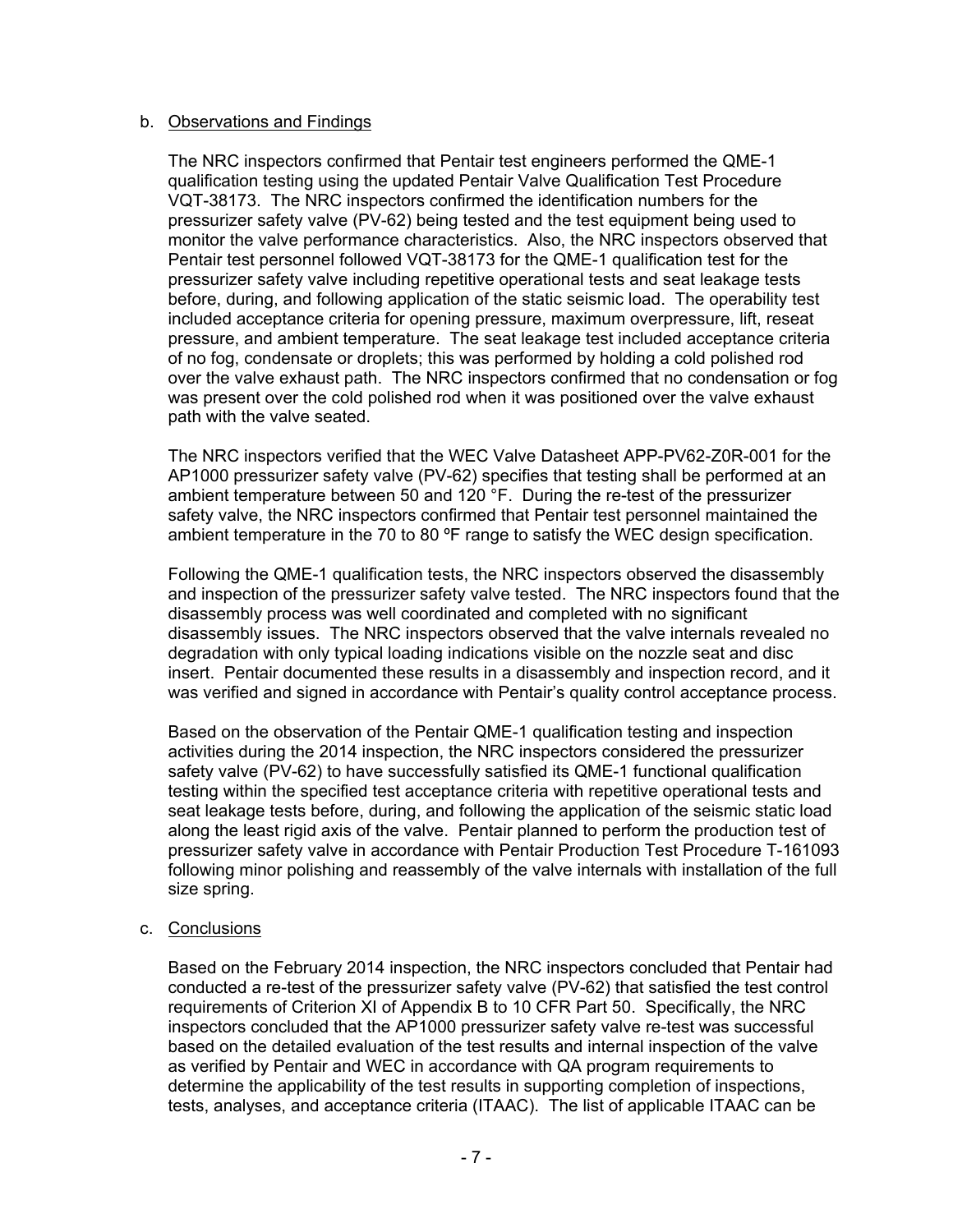found in Section (4) of the attachment to this report with respect to Pentair pressurizer safety valve (PV-62) re-test activities.

### 4. Control of Testing Equipment

## a. Inspection Scope

The NRC inspectors reviewed policies and procedures associated with the control of the equipment being utilized by Pentair to perform the qualification testing of the pressurizer safety valve (PV-62) to verify compliance with the requirements of Criterion XII, "Control of Measuring and Test Equipment," of Appendix B to 10 CFR Part 50. The NRC inspectors reviewed calibration records for a sample of measurement and test equipment used during the qualification testing and discussed the Measuring and Test Equipment (M&TE) program with Pentair's technical staff

## b. Observations and Findings

No findings of significance were identified.

## c. Conclusions

The NRC inspectors determined that test records were completed as required and that set-up activities were performed consistent with the requirements specified in the test procedures. The NRC inspectors concluded that Pentair is implementing its M&TE program in accordance with the regulatory requirements of Criterion XII of Appendix B to 10 CFR Part 50. Based on the limited sample of documents reviewed, the NRC inspectors also determined that Pentair is implementing its policies and procedures associated with the M&TE program. No findings of significance were identified.

## 5. Training and Qualification of Personnel

## a. Inspection Scope

The NRC inspectors reviewed policies, implementing procedures, and records that govern Pentair's training and qualification to verify compliance with Criterion II, "Quality Assurance Program," of Appendix B to 10 CFR Part 50. The NRC inspectors verified that Pentair has programs in place to address the training and qualification of personnel performing activities that affect quality. The programs include procedures that incorporate appropriate training and qualification practices. The NRC inspectors reviewed the qualification of two Pentair employees who participated in the qualification testing of the pressurizer safety valve (PV-62). The NRC inspectors confirmed the qualification records included the necessary education, on-the-job training, examinations and annual vision examination for specific method and Level for which the individual was qualified, and that the records were current.

### b. Observations and Findings

No findings of significance were identified.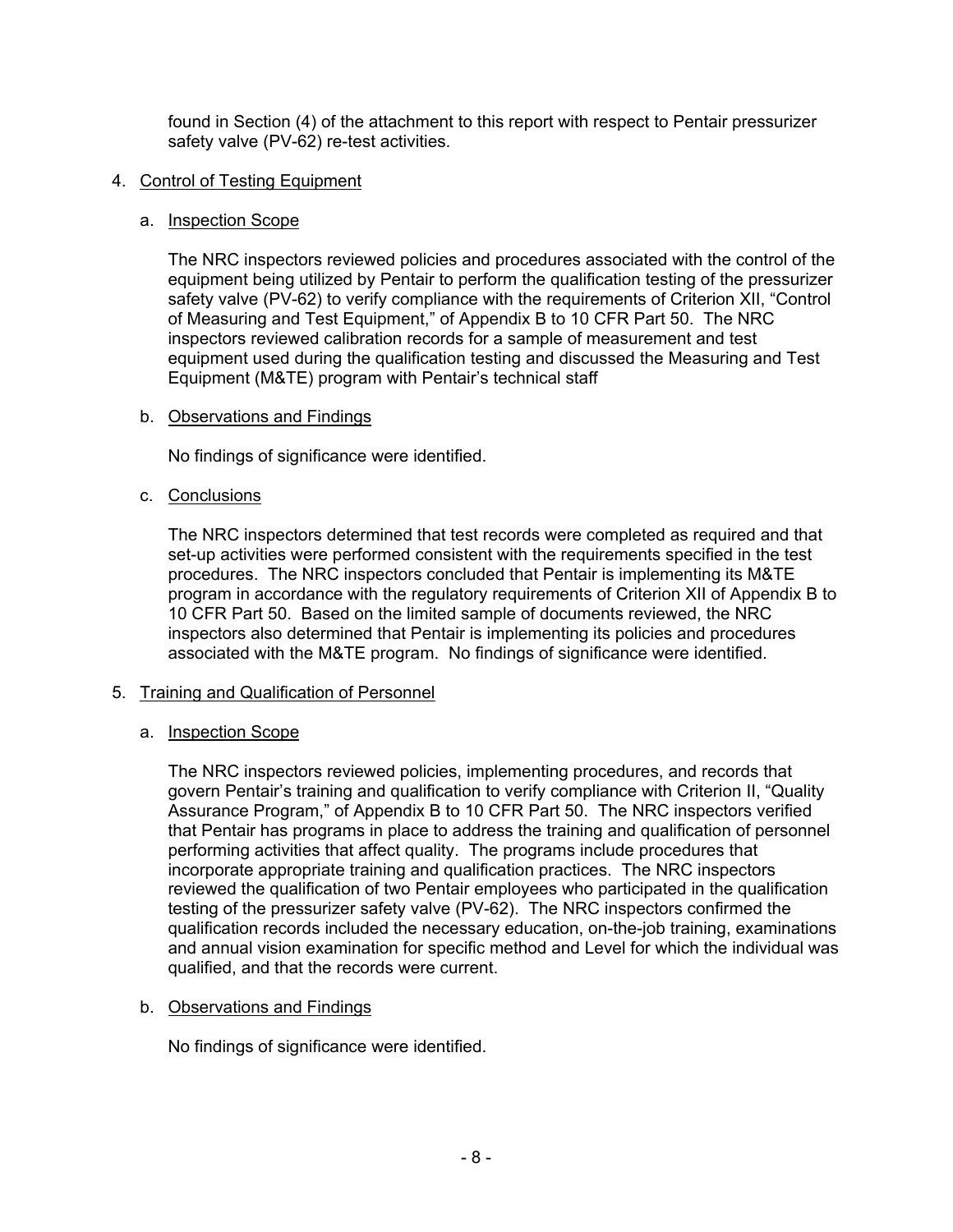### c. Conclusions

The NRC inspectors concluded that Pentair is implementing its training and qualification program in accordance with Criterion II of Appendix B to 10 CFR Part 50. Based on the documents reviewed, the NRC inspectors also determined that Pentair is implementing its policies and procedures associated with its training and qualification programs. No findings of significance were identified.

### 6. Exit Meeting

On February 13, 2014, the NRC inspectors presented their inspection scope and findings during an exit meeting with Mr. David Smith, General Manager, and Pentair management and engineering personnel.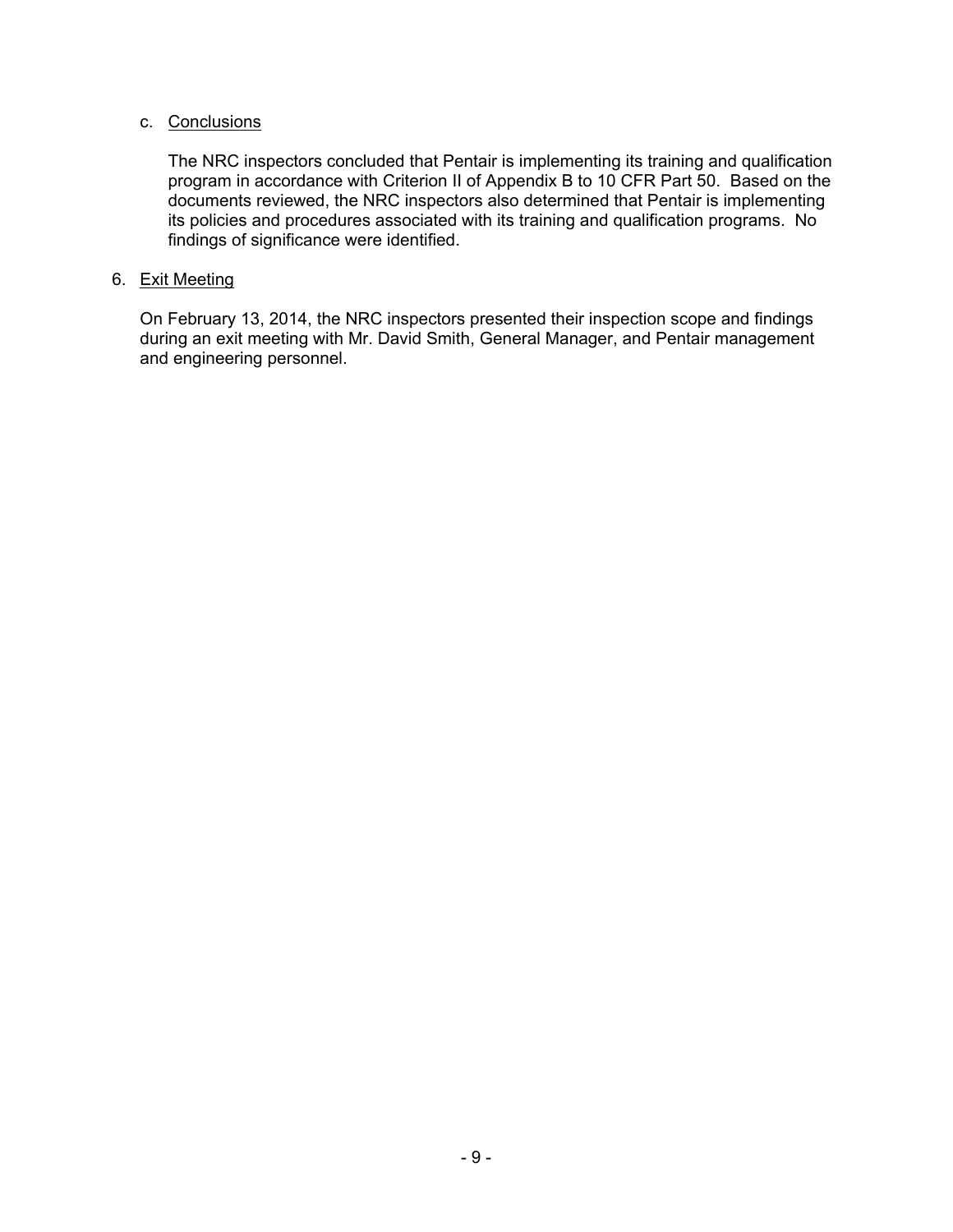# **ATTACHMENT**

## 1. ENTRANCE/EXIT MEETING ATTENDEES AND INDIVIDUALS INTERVIEWED

| <b>Name</b>           | <b>Title</b>                         | <b>Affiliation</b> | <b>Entrance</b> | <b>Exit</b> | <b>Interviewed</b> |
|-----------------------|--------------------------------------|--------------------|-----------------|-------------|--------------------|
| John Webb             | QA Engineer                          | Pentair            | X               | X           | X                  |
| Dave Smith            | General<br>Manager                   | Pentair            | X               | X           |                    |
| Brian L. Martin       | QA Manager                           | Pentair            | X               | X           | X                  |
| <b>Michael Rider</b>  | Engineering<br>Manager               | Pentair            | X               | X           | Χ                  |
| <b>Michael Myette</b> | <b>Special Product</b><br>Assembly   | Pentair            | X               | X           | X                  |
| Gerry L. Doney        | <b>Supplier Quality</b><br>Oversight | Westinghouse       | X               | X           |                    |
| Lynn Skarin           | <b>Nuclear Projects</b><br>Manager   | Pentair            | X               | X           | X                  |
| Michael DiProni       | <b>Project Engineer</b>              | Pentair            | X               |             | Χ                  |
| Jin Yu                | Engineering                          | Pentair            |                 |             | Χ                  |
| <b>Carol Stevens</b>  | <b>QA Supervisor</b>                 | Pentair            | X               |             |                    |

### 2. INSPECTION PROCEDURES USED

- Inspection Manual Chapter (ICM) 2507, "Construction Inspection Program Vendor Inspections," dated October 3, 2013
- IMC 0617, "Vendor And Quality Assurance Implementation Inspection Reports," dated October 3, 2013
- IP 35034, "Design Certification Testing Inspection," dated January 27, 2010
- IP 43003, "Reactive Inspections of Nuclear Vendors," dated October 3, 2013
- IP 65001.E, "Inspection of the ITAAC-Related Qualification Program," dated August 19, 2008

### 3. LIST OF ITEMS OPENED AND CLOSED

| Item Number          | <b>Status</b> | Type       | Description          | Applicable ITAAC |
|----------------------|---------------|------------|----------------------|------------------|
| 99901431/2014-201    | Open          | <b>NOV</b> | Part 21              | N/A              |
| 99901431/2013-201-01 | Open          | <b>NON</b> | <b>Criterion III</b> | $2.1.2.02.a$ ,   |
|                      |               |            |                      | 2.1.2.05.a.ii    |
|                      |               |            |                      | 2.1.2.08.a.ii    |
|                      |               |            |                      | 2.2.3.02.a       |
|                      |               |            |                      | 2.2.3.05.a.ii.   |
| 99901431/2013-201-02 | Open          | <b>NON</b> | <b>Criterion XI</b>  | N/A              |
| 99901431/2013-201-03 | Close         | <b>NON</b> | Criterion III        | N/A              |
| 99901431/2013-201-04 | Open          | <b>NON</b> | Criterion IV & VII   | N/A              |

 $\frac{1}{1}$ <sup>1</sup> This NON was discussed with Pentair as part of the follow-up inspection to evaluated implementation of the corrective actions.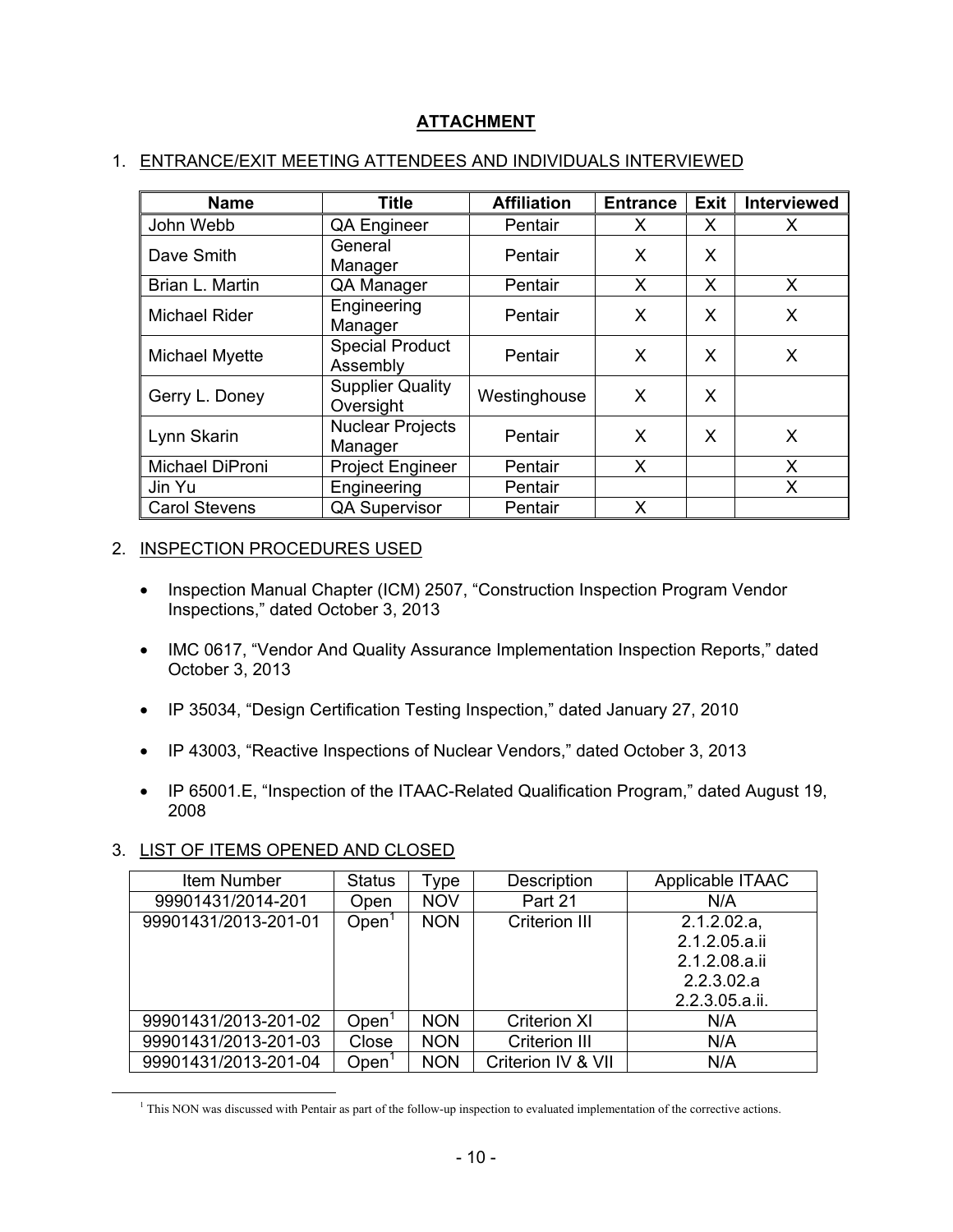| 99901431/2013-201-05 | Open | <b>NON</b> | VII<br>Criterion | N/A |
|----------------------|------|------------|------------------|-----|
| 99901431/2013-201-06 | Open | <b>NON</b> | Criterion IX     | N/A |

# 4. INSPECTIONS, TESTS, ANALYSES, AND ACCEPTANCE CRITERIA

The U.S. Nuclear Regulatory Commission (NRC) inspectors identified the following inspections, tests, analyses, and acceptance criteria (ITAAC) related to components being tested by Pentair. At the time of the inspection, Pentair was involved in qualification testing of the pressurizer safety valves (PV-62) for the AP1000 reactor design. For the ITAAC listed below, the NRC inspectors reviewed Pentair's quality assurance controls in the areas of design control, test control, control of measuring and test equipment, and corrective actions. The ITAAC's design commitment referenced below are for future use by the NRC staff during the ITAAC closure process; the listing of these ITAAC design commitments does not constitute that they have been met and/or closed. The NRC inspectors did not identify any findings associated with the ITAAC identified below.

| <b>ITAAC</b>  | <b>Design Commitment</b>                                                                                                                                              | <b>Acceptance Criteria</b>                                     |
|---------------|-----------------------------------------------------------------------------------------------------------------------------------------------------------------------|----------------------------------------------------------------|
| 2.1.2.02.a    | 2.a) The components identified in Table 2.1.2-1<br>as ASME Code Section III are designed and<br>constructed in accordance with ASME Code<br>Section III requirements. | PV62 valves RCS-PL-V005A & B<br>(Pressurizer Safety Valves)    |
| 2.1.2.04.a    | 4.a) The components identified in Table 2.1.2-1<br>as ASME Code Section III retains their<br>pressure boundary integrity at their design<br>pressure.                 | PV62 valves RCS-PL-V005A & B<br>(Pressurizer<br>Safety Valves) |
| 2.1.2.05.a.ii | 5.a) The seismic Category I equipment<br>identified in Table 2.1.2-1 can withstand<br>seismic design basis loads without loss of<br>safety function.                  | PV62 valves RCS-PL-V005A & B<br>(Pressurizer<br>Safety Valves) |
| 2.1.2.08.a.i  | 8.a) The pressurizer safety valves provide<br>overpressure protection in accordance with<br>Section III of the ASME Boiler and Pressure<br>Vessel Code.               | PV62 valves RCS-PL-V005A & B<br>(Pressurizer<br>Safety Valves) |
| 2.1.2.08.a.ii | 8.a) The pressurizer safety valves provide<br>overpressure protection in accordance with<br>Section III of the ASME Boiler and Pressure<br>Vessel Code.               | PV62 valves RCS-PL-V005A & B<br>(Pressurizer<br>Safety Valves) |

## 5. Documents Reviewed

### Specifications, Test Plans, Procedures, and Drawings

- Pentair Quality Assurance Manual QC-110, Revision 42, dated June 13, 2013.
- Departmental Operating Instruction (DOI) Quality Assurance (QA) 48-3016, "Reporting of Defect and Noncompliance-Section III / Nuclear," Revision 11, dated January 6, 2014
- Pentair Drawing DS-B900028 (Revision J, July 7, 2008), "Nozzle Type Relief Valve."
- Pentair Engineering Procedure Production Test Procedure T-161093 (Revision 7, February 4, 2014), "Production Test Procedure – 6" P 8" HB-BP-86 Pressurizer Safety Valves."
- Pentair Test Report TR-5509 (Revision 4, June 5, 2012), "ASME QME-1 Functional Qualification Test Report for Active Valve Assemblies – 6 P 8 HB-BP-86 Type E, Pressurizer Safety Valves."